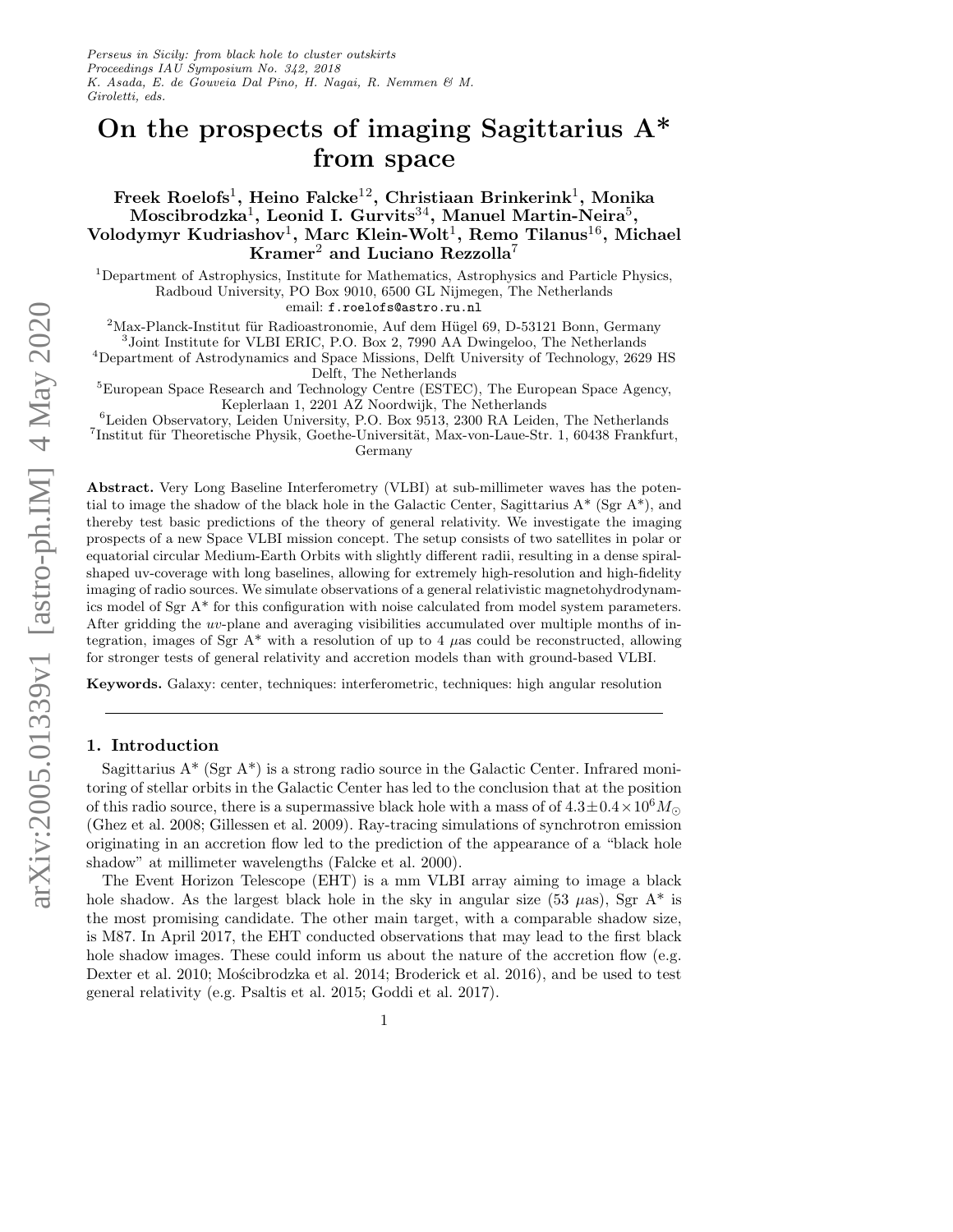#### 2 Freek Roelofs et al.

Several observational constraints make setting strong limits on accretion flow parameters and the validity of general relativity a challenging task for the EHT. The array is sparse, making it challenging to produce a robust image. The angular resolution of the EHT is about 23  $\mu$ as, set by the observing frequency and the size of the Earth. Mizuno et al. (2018) show that this resolution is likely not high enough to distinguish between different theories of gravity, for which a resolution of  $\sim 5 - 10 \,\mu$ as would be required. At mm and lower wavelengths, the atmosphere introduces strong phase corruptions, making it difficult to push for higher frequencies. For Sgr A\*, interstellar scattering distorts the image significantly at 230 GHz. Also, rapid variability poses challenges for imaging this source (Lu et al. 2016; Johnson et al. 2017; Bouman et al. 2017).

### 2. Two-satellite Space VLBI concept

The effects mentioned above could be mitigated with a new Space VLBI (SVLBI) concept. An initial design study has been performed for the purpose of the Event Horizon Imager (EHI, Martin-Neira et al. 2017; Kudriashov et al. 2017). This concept involves two satellites in polar or equatorial Medium Earth Orbits (MEOs) at slightly different radii, observing at frequencies up to  $\sim 690$  GHz. This setup results in a dense spiral-shaped wcoverage with long baselines (Fig. [1\)](#page-2-0). Because of the absence of the atmosphere, SVLBI allows for observations at higher frequencies, resulting in higher angular resolutions. At high frequencies, the emission originates closer to the black hole event horizon, producing a sharper outline of the black hole shadow due to strong lensing effects (Fig. [2\)](#page-2-0). Variability of the geometry is expected to be mitigated as the observed image is dominated by lensing effects. Finally, the effect of scattering is mitigated at higher frequencies (Fig. [2\)](#page-2-0).

Several technical challenges need to be overcome before the concept could turn into an actual mission. In the initial design study of Martin-Neira et al. (2017) and Kudriashov et al. (2017), correlation takes place on the fly as the satellites share their local oscillator signals over an intersatellite link (ISL). In order to set a delay window that is not prohibitively large, the satellite positions and velocities should be known to within tens of wavelengths. GNSS satellites in combination with ISL ranging measurements may be able to provide sufficient precision, but more research into the feasibility is needed. Also, sufficiently stable clocks should be installed for the interferometer to operate in the submm-regime.

## 3. Simulated SVLBI observations

In order to assess what image quality may be obtained with the EHI, we perform simulated observations of a time-averaged ray-traced general relativistic magnetohydrodynamics (GRMHD) source model of Sgr  $A^*$  at 690 GHz from Moscibrodzka et al. (2014) (Fig. [2\)](#page-2-0), using the eht-imaging library (Chael et al. 2016). We assume orbital radii of 13,892 and 13,913 km, which gives a maximum baseline length of  $5.7 \times 10^{10} \lambda$ , corresponding to a 3.6 µas angular resolution. We blur the source model with the scattering kernel appropriate for Sgr A\* (Bower et al. 2006; Johnson & Gwinn 2015). Gaussian thermal noise on the complex visibilities was calculated from model system parameters as

$$
\sigma = \frac{1}{0.88} \sqrt{\frac{\text{SEFD}_1 \text{SEFD}_2}{2\Delta\nu t_{\text{int}}}}, \text{ where } \text{SEFD} = \frac{2k_{\text{B}}T_{\text{sys}}}{A_{\text{eff}}},
$$

 $\Delta \nu$  is the observing bandwidth,  $t_{\text{int}}$  is the integration time per measurement,  $k_{\text{B}}$  is Boltzmann's constant,  $T_{\rm sys}$  is the system temperature, and  $A_{\rm eff}$  is the effective area of the antenna (Thompson et al. 2017). The factor 1/0.88 results from 2-bit quantization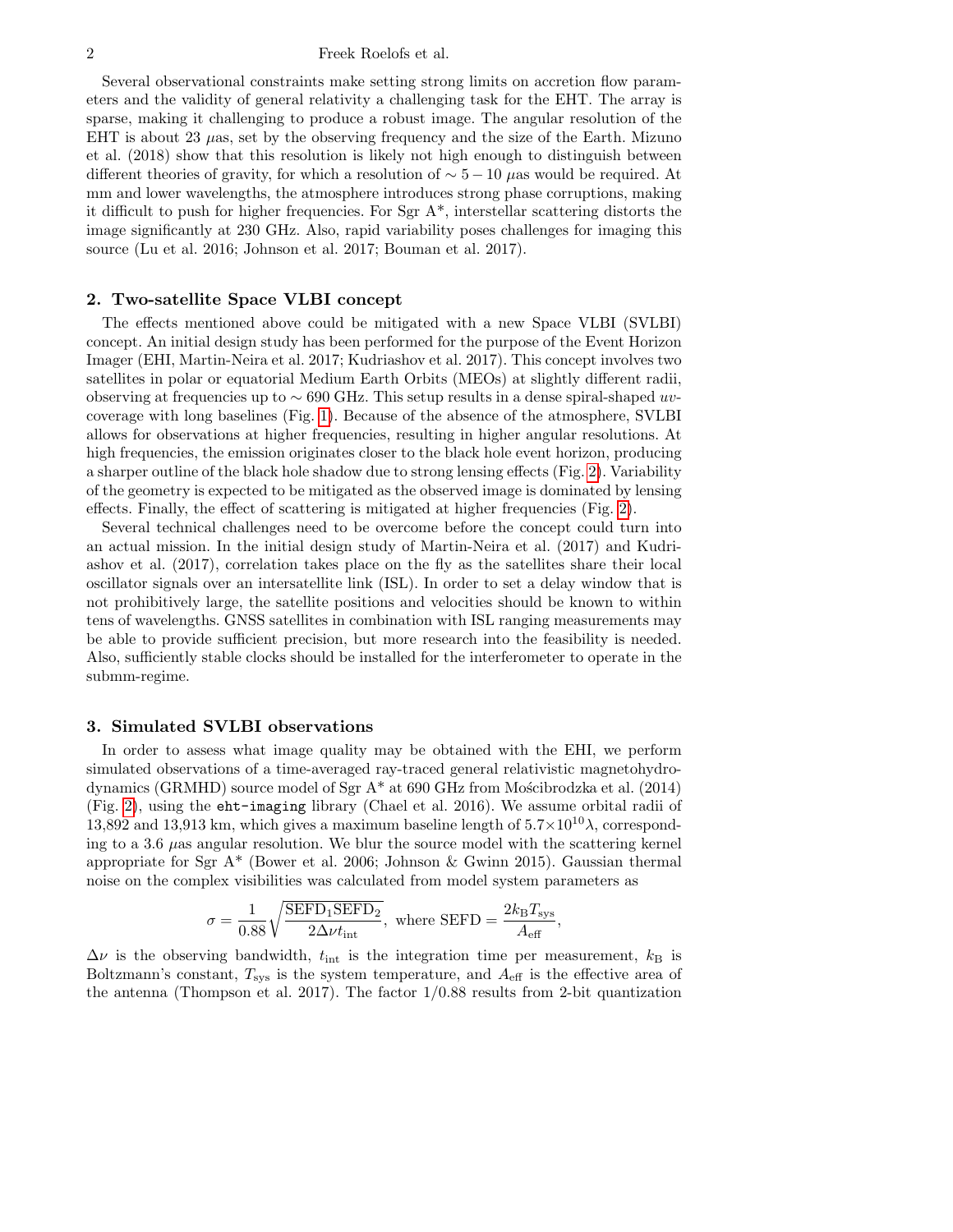<span id="page-2-0"></span>

Figure 1: Example of satellite positions (left) and uv-coverage (right) for circular MEOs. Left, the satellites and baseline are shown in red, the orbits in blue, and the Earth in black. Right, the red and blue points show the uvtrack for the two baseline directions. The black dots represent current uv-coordinates. From the initial satellite positions, the distance between them increases until the Earth occults the ISL. As the inner satellite catches up again, the spiral is traversed inwards.



Figure 2: Time-averaged GRMHD source models of Sgr  $A^*$  from Mościbrodzka et al. (2014). Images with note 'scattered' were convolved with the scattering kernel from Bower et al. (2006). The field of view is 210  $\mu$ as. Colors indicate brightness/pixel in mJy.

losses. Here, we adopt  $\Delta \nu = 2.4$  GHz,  $t_{\rm int} = 180$  s,  $T_{\rm sys} = 513$  K, resulting in  $\sigma = 0.42$ Jy for 3-meter dishes and  $\sigma = 0.11$  Jy for 6-meter dishes with efficiencies of 0.58.

For our source models, this noise figure allows for a signal-to-noise ratio (S/N) larger than 1 only on the short baselines. In order to get high S/N values on long baselines as well, we apply two strategies. We grid the  $uv$ -plane, averaging all visibilities in a single cell. Furthermore, we integrate for multiple iterations ( $\sim$  months) of the spiral. For these strategies to work in the low-S/N regime, the orbits should be determined precisely enough in post-processing to get coherent phases. Alternatively, the system noise should be reduced significantly so that traditional fringe fitting can be performed. A complication arising with long integrations is the variable character of the source. Lu et al. (2016) showed that for the EHT, an image of the average structure may be obtained by observing multiple days and averaging visibilities at equal uv-coordinates. Our strategy of gridding and averaging in the uv-plane thus helps mitigating this variability.

Figures [3](#page-3-0) and [4](#page-3-0) show the resulting S/N uv-maps and reconstructed images. Especially with high S/N, the black hole shadow can be reconstructed with an order of magnitude higher resolution than the EHT can achieve. In Roelofs et al. (2019), we show that this is also true for a variable source behind a variable refractive scattering screen, and that the selected orbits allow for sharp images when projection effects due to the source declination of −29◦ are taken into account.

#### 4. Conclusions and outlook

We have shown that with the EHI concept, an image of the black hole shadow of Sgr A\* could be made with a resolution that is an order of magnitude higher than the EHT, as many limitations of ground-based VLBI could be mitigated. More engineering studies are necessary in order to assess whether the system described here could fly within a reasonable budget. Phase offsets due to uncertainties in the satellite orbits should be included in the simulations when a detailed system model is available. The necessity of using a third satellite to form closure phases, which are immune to these corruptions, should be investigated. Also, the extent to which black hole and accretion parameters can be recovered and general relativity can be tested with this concept as compared to